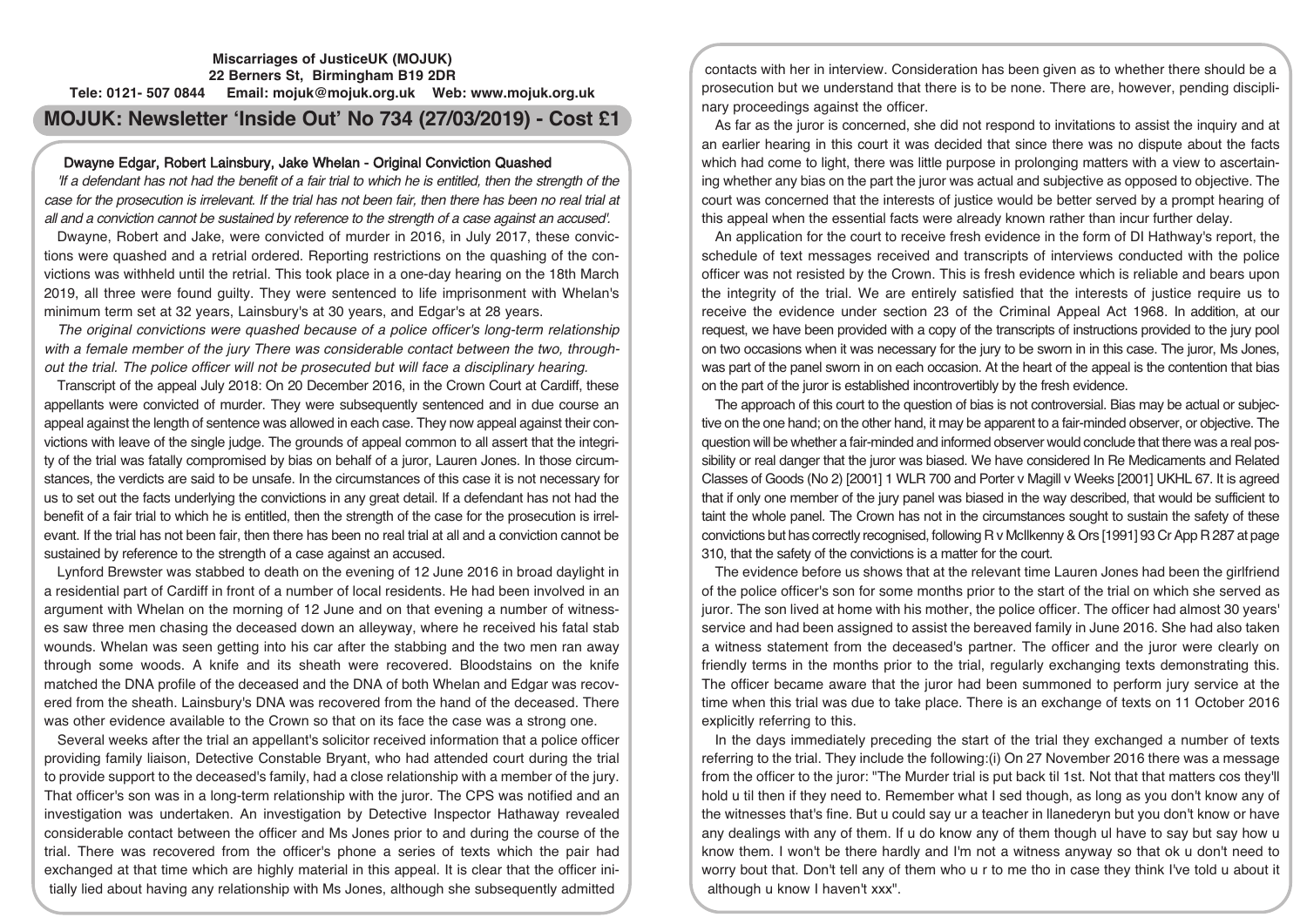(ii) Within 2 minutes the juror replied: "Ooh is it, I'll just be honest. I don't know them personally. But I do see one member of the family regularly at school so not sure what will happen there. Looking forward to whatever I'm selected for though! Will be a good experience xxx".

(iii) About 10 minutes later the juror sent a further message: "I don't know her but I see her almost every day. I've never spoken to her I just see her when she drops the little boy off and picks him up. So it's difficult really because she would 100% know who I was as soon as I saw her".

(iv) The officer in further exchanges asked if the person whom the juror knew in her capacity as a teaching assistant was the victim's sister. The juror confirmed this. The juror concluded these late night exchanges by saying: "I'll just be honest, I wouldn't mind really cause I'd wanna do that trial but it's just seeing her everyday afterwards if the result isn't in their favour xxx".

(v) On the following day, the officer sent a message to the juror saying: "If ur on the murder ul be finished same time as me most days u can have a lift to mine afterwards if u wanted x". There was an immediate reply from the juror saying: "Fab thanks! The bus is a nightmare x".

Those exchanges immediately prior to the trial clearly showed the officer's awareness that the juror might well be involved in the trial and both parties' knowledge that the officer would be concerned with the trial, as well as the important fact that both were aware that the juror knew the victim's sister. She saw her regularly at school collecting her young son, who attended the nursery where Ms Jones worked. The exchanges also reveal that the juror was concerned about her position if there was not a conviction.

The trial was due to start on 1 December. On that morning, the first phase of two jury empanelments involving the juror took place. Later that day there was an exchange of messages which showed that the officer had been in the courtroom at that time and had seen the juror looking nervous in the courtroom. Despite the juror's close connection with the officer and her knowledge that she was involved in the case, she said nothing about that or about her connection to the sister of the deceased. At one point she did say something to the effect that she was a teacher at the school but went no further than that. She appears to have followed the advice given in the first text mentioned. The police officer also failed to say anything to anybody although she was aware that the juror was sitting on the murder trial. On the following day, 2 December, the first jury was empanelled. The jury was given an information sheet showing names of witnesses in the case, including two members of the deceased's family. During the process of swearing the jury another juror reported in the presence of Ms Jones that she knew the brother of the deceased. A second juror was excused since he knew a witness who was a friend of one of the accused. Both those jurors were excused by the judge, who made plain that it was impossible for them to serve in the circumstances. Ms Jones must have witnessed those exchanges, yet she failed to declare her close connection with the case. The case was then opened but that jury had to be discharged because of timetable problems for two jurors.

On the same day, the officer phoned Ms Jones and a 51-second conversation took place. We do no know what was said between them. On the following day, a Saturday, both the officer and the juror attended a family party for members of the officer's family. On Monday, 5 December, a second jury was empanelled. It included Ms Jones. Again this jury had been provided with the case information sheet and the judge asked whether any of them knew the people involved in the case or those who might be giving evidence. Again nothing was said by Ms Jones to alert anyone to her connections with this case. That evening she and the officer exchanged texts, which clearly suggest that the juror was well aware that DC Bryant had been at court that day and would probably be attending on the following day.

On 8 December, the judge announced a non-sitting day for later in the trial and this

change potentially interfered with plans the juror had for a hair appointment and a day out with the officer. The officer advised the juror to tell the usher that she had an appointment for the day in question which could not be changed. Her advice was not to say that it related to a hair appointment, merely to say that it was an appointment that had already been changed once. The juror replied, accepting that advice. These exchanges emphasise the close relationship between the pair and show that each of them was prepared to connive in giving misleading or incomplete information to the court in order to suit their own personal convenience.

A little later on the evening of 8 December the juror spoke to the officer by phone in a call lasting more than 11 minutes. We do not know what was said on this occasion. On 9 December, the juror text the officer apparently with a view to visiting her home that evening. On 13 December, there is a further message in which the officer refers to checking whether the juror needed a lift to court. By this stage defence evidence was being called.

The totality of the messages shows a close familiarity between the pair, with each fully aware of the other's connection with the case. The officer was a family liaison officer or acting as such during the trial. She provided support at court to the deceased's mother and sister, both of whom attended significant parts of the trial. She had been in court at the time of at least one of the jury empanelments and was present during evidence given by each of the accused. At no stage did she report the matter to anyone; nor did the juror. Instead, they maintained contact during the trial, with the officer offering to drive the juror on occasions, an offer which one message shows the juror accepted with enthusiasm. They met at a family party between the two jury empanelments and colluded in a plan to mislead the court in order to preserve a previously arranged day out. In addition, there were telephone calls between them during the trial whose contents are unknown to us.

The police inquiry's dealings with the officer reveal that she lied in the initial stages to two officers about having had any relationship with the juror, leading to the inference that she realised that her connections with the juror were improper in the circumstances. It also appears that she was not truthful about the point at which she knew that the juror was involved in this murder trial.

This material reveals a shocking state of affairs. We have no hesitation in holding that the clearest case of bias on the part of the juror is established. Any fair-minded and informed observer would conclude from the facts that there was a real possibility or danger that the juror was biased. Despite ample opportunity, she failed to declare either her connection with an officer whom she knew was closely connected with the victim's family or her connection with the deceased's sister or her concerns about how that person might react if they met following a not guilty verdict. Moreover, the juror had shown herself willing to participate in a deception of the court in order to pursue relatively trivial arrangements for her own private satisfaction. Both parties failed utterly in their civic duty as citizens and both of them must have known that at the time.

Since the officer's disciplinary proceedings have yet to take place, we say nothing further as to the outcome of them. However, it is crystal clear that this juror should never have sat on this trial and that the assertion of objective bias is fully made out. In the circumstances, this trial was fatally flawed and the safety of the convictions is totally undermined. The folly of the juror and the police officer have wasted vast amounts of time and cost the public a great deal of money. Moreover, the agony for the victim's family is inevitably prolonged. We very much regret that fact.

However, there has not been a fair and proper trial because of the conduct of the officer and the juror and in those circumstances it is our duty to act. We allow the appeal. We quash each of these convictions. It is plainly in the interests of justice that in this serious matter there should be a retrial and we so order.

 $\overline{3}$   $\overline{4}$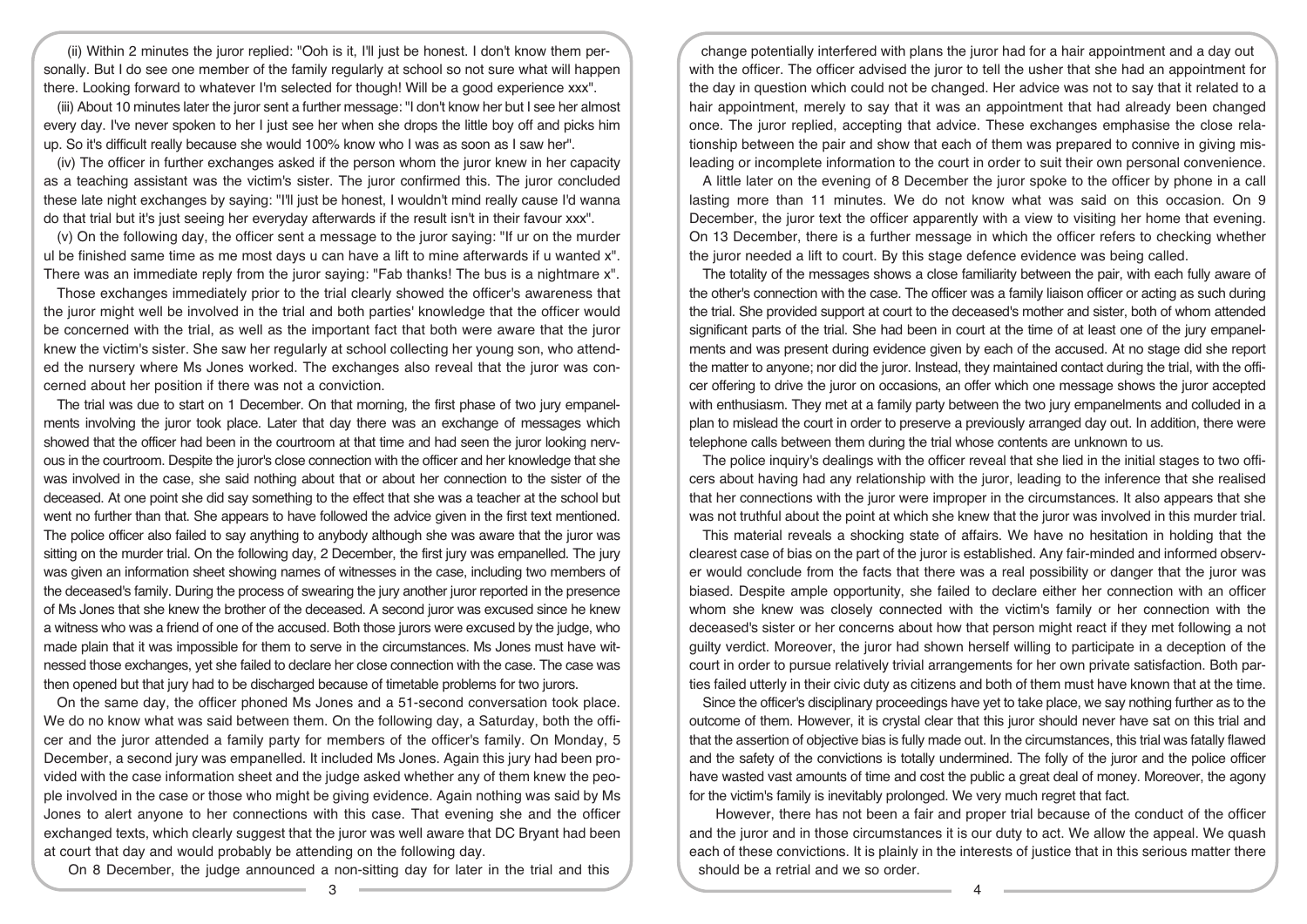#### Lawyers For Bloody Sunday Victim's Make Contempt Complaint Against Gavin Williamson

Scottish Legal News: Lawyers for the family of a Bloody Sunday victim have contacted the Attorney General for Northern Ireland to complain about comments made by Defence Secretary Gavin Williamson. Mr Williamson, speaking after prosecutors announced that one former British soldier would face trial in connection with Bloody Sunday, had praised "those soldiers who served with courage and distinction to bring peace to Northern Ireland". He also promised "full legal and pastoral support to the individual affected by today's decision" and said the Ministry of Defence (MoD) would continue "working across government to drive through a new package of safeguards to ensure our armed forces are not unfairly treated". "Soldier F" is facing trial for the murder of James Wray and William McKinney, and the attempted murders of Joseph Friel, Michael Quinn, Joe Mahon and Patrick O'Donnell.

Belfast firm Phoenix Law has now written to the Attorney General on behalf of Kate Nash, whose brother William Nash was shot and killed by soldiers on Bloody Sunday. In a statement, the firm said their client believed Mr Williamson, given his public position, had seriously and significantly jeopardised the chances of a fair and proper trial of "Soldier F", and therefore may be in contempt of court. Solicitor Darragh Mackin said: "Not only has the Secretary of State threatened the fairness of the judicial process, he has also shown a blatant disregard for our client and the other families affected by the events of Bloody Sunday. "Mr Williamson seems to have forgotten that as an MP he has responsibilities to all citizens and not just the armed forces. Many lives in Derry were destroyed on Bloody Sunday and he would do well to be mindful of that. It is vital the legal process be allowed to function without attempts to influence it."

#### Police Legacy Unit 'Lacks Independence' to Probe 1972 Belfast Killing

Belfast Telegraph: Northern Ireland's Chief Constable has not shown that a legacy unit within his force has the practical independence for a new probe into the suspected military killing of a woman in west Belfast 47 years ago, the Court of Appeal has ruled. Senior judges also declared that George Hamilton is under an obligation to further investigate the death of Jean Smyth in a way which meets human rights requirements. The 24-year-old mother of one was killed by a single shot to the head as she sat in a car on the Glen Road in June 1972. At the time the Royal Ulster Constabulary informed her family that it was probably an IRA gunman who opened fire.

But records uncovered at the National Archives in Kew, London in 2014 suggest the British army's Military Reaction Force (MRF) fired shots in the area and were allegedly involved in her killing. During court hearings it was stressed that Mrs Smyth was a wholly innocent person in the wrong place at the wrong time. Counsel for the family had argued that fresh evidence links the British state's own agents to the killing of an innocent citizen. It was claimed that uncovered material points to MRF involvement in a systematic abuse of force, with the truth concealed in the past by both army and police officers.

The findings of two previous probes into the death were flawed and undermined public confidence in the PSNI conducting an impartial investigation, the barrister contended. Lawyers representing the Chief Constable had countered that the PSNI is "institutionally distinct" from its RUC predecessor and has the independence required for a new investigation. In 2017 a High Court judge found that the family of Mrs Smyth have been let down for decades by the criminal investigation system. He concluded that the PSNI's Legacy Investigation Branch (LIB) lacked the required independence to carry out further investigations into her death.

Ruling on an appeal against that judgement, Lord Justice Stephens set out how 27 of 55

members of staff had formerly served in the RUC. He also pointed out: "It would have been obvious in 1972 that members of the army were on the Glen Road at the time of the deceased's death and their activity should have been but was not investigated by the RUC." Material available to the now-defunct Historical Enquiries Team (HET) in 2006-2008 should have led to an investigation of potential MOD involvement in the killing, the court found.

Without any available statement on planned arrangements to be put in place, Lord Justice Stephens said: "We conclude that at this time the Chief Constable has not demonstrated practical independence on the part of the LIB so that it has the capacity to carry out an investigation into the death of the deceased." The court granted a declaration that the Chief Constable is obliged to conduct the further investigations into Mrs Smyth's death in a way which satisfies the State's procedural obligation under Article 2 of the European Convention on Human Rights. It further declared that the Chief Constable is bound to promptly take steps to secure the practical independence of the investigators so that they have the capacity to carry out an Article 2-compliant, effective investigation into the killing. Outside court the family's solicitor, Niall O Murchu, claimed the decision shows PSNI officers cannot oversee any further probe. He added: "We also expect that the Chief Constable will not appeal this to the Supreme Court."

#### Changes to Police Bail Has Led to Further Delays and More Uncertainty

A landmark legal move introduced to prevent suspects spending months languishing on police bail, has backfired with people now spending even longer in limbo, official data has revealed. Two years ago the Government changed the rules meaning police forces could only keep a suspect on pre-charge bail for a maximum of 28 days, unless there were exceptional circumstances. It followed controversy over a number of high profile cases in which people were forced to live under a cloud of suspicion for long periods - sometimes years - before eventually being exonerated.

Instead of being bailed, suspects are now usually 'released under investigation', a status that is intended to carry less stigma and ought to help speed up the legal process. More than 80 per cent of criminal suspects are now released under investigation rather than on police bail. But data obtained under the Freedom of Information Act, has revealed that in many police forces, suspects are spending even longer in limbo waiting for their case to be resolved.

According to the figures, the average length of time someone was held on police bail before being charged or released used to be 90 days. But that has now increased to 139 days - almost five months - for those who are released under investigation. In the worst performing areas, suspects are now spending as much as three times as long waiting for their cases to be decided.

Legal experts argue that waiting for a decision carries the same level of stress whether a person is on bail or has been released under investigation. But they warn that suspects are even more in the dark under the new process because the police are not obliged to give them regular updates.

In 2016 suspects in Surrey spent an average of 74 days on pre-charge bail awaiting a decision on their case. But when the new system of releasing suspects under investigation was brought in, that increased to an average of 228 days. In the Cambridgeshire force region, the length of time it takes to come to a decision, went up from an average of 57 to 155 days and in Suffolk it rose from 54 days to 137.

Commenting on the findings, Jenny Wiltshire, Head of General Crime at Hickman & Rose solicitors, said: "The changes to the police bail regulations were meant to end the injustice of people being kept in legal limbo for months on end as they waited for police to decide what to do. This shows the problem hasn't gone away. In fact it's got worse. Whereas criminal suspects were previously kept waiting for far too long on bail; now they are kept waiting for even longer while 'un-

5 6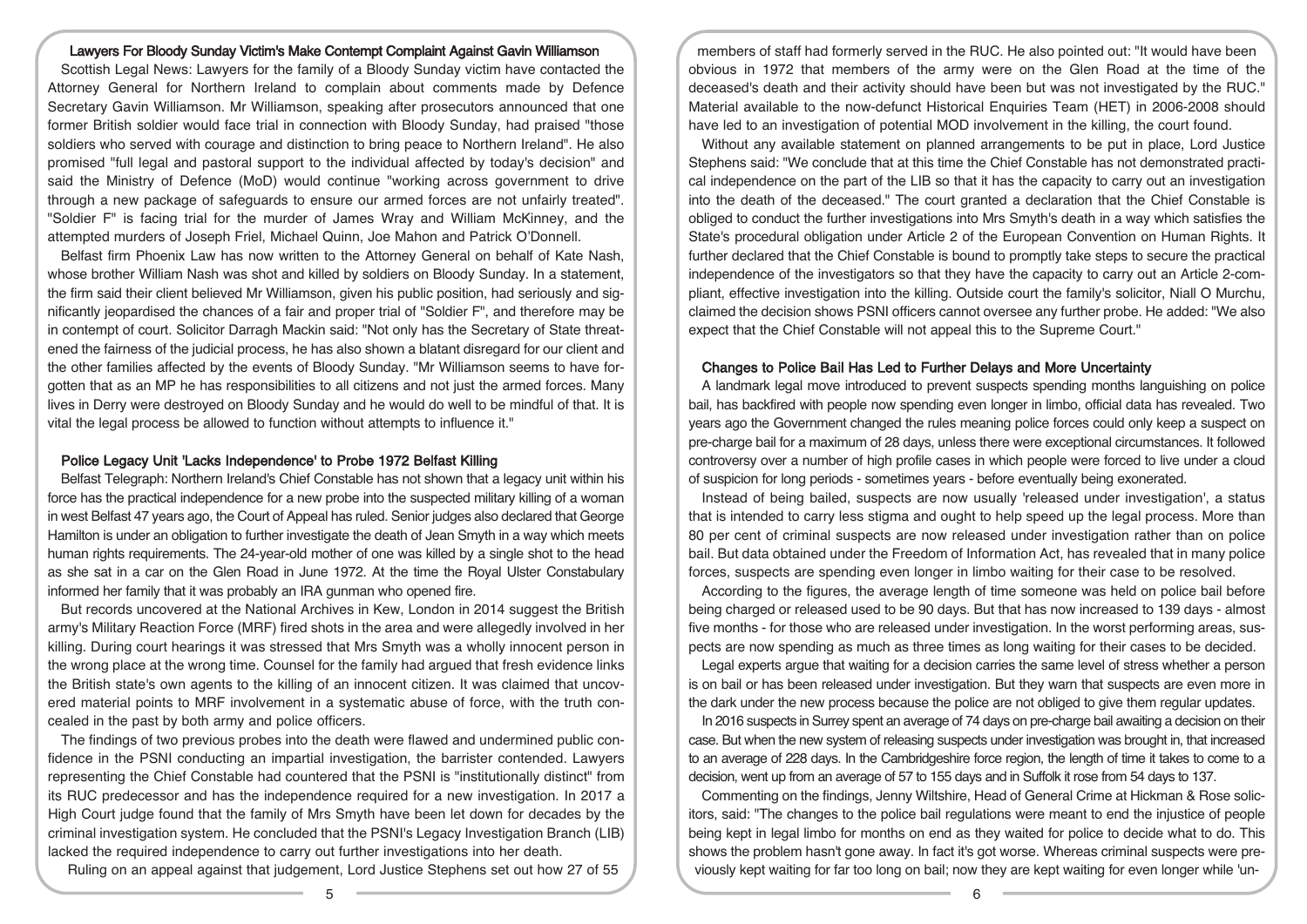der investigation'. In one way this new 'under investigation' status is even worse than bail as police are not obliged provide updates on how the case is progressing nor when it may end. People, who may be innocent of any crime, are forced to put their whole lives on hold - and live under a cloud of suspicion - as they wait for the police to make up their minds without any idea of when this might happen. That this problem would occur under the new bail regime was obvious when these changes were first mooted. If the government want to achieve speedier resolution of crimes they need to do more than impose unrealistic deadlines on already pressed police forces. They need to provide funding that would enable the police to do their job properly."

The changes to the bail regime were introduced following a number of notorious high profile cases. Broadcaster, Paul Gambaccini, spent more than a year on police bail after being arrested in connection with historic sex allegations. Unable to work throughout that period, he was never charged with any offence, and later won a payout from the Crown Prosecution Service over his treatment.

A number of journalists arrested during the Met's Operation Elveden investigation also spent lengthy periods on bail. Former Sun reporter Jamie Pyatt was on bail for three years and nine months after being arrested on suspicion of bribing a police officer. He was subsequently cleared of any wrongdoing after being found not guilty of all charges at trial.

Concerns about the new 'under investigation' status are not limited to its length. There are fears criminal suspects may also be taking advantage of the fact that, unlike bail, no conditions can be attached to being released under investigation. Recent figures suggested that one in every seven suspects released under investigation is re-arrested for allegedly committing another offence.

Domestic abuse campaigners have also expressed serious concern over the fact suspects are being released under investigation without conditions preventing them from approaching their alleged victims.

# Inquest into the Death of Annabella Landsberg in HMP Peterborough

Source: INQUEST: Opened Monday 18 March – expected to last up to 4 weeks. Annabella Landsberg died after she was found unresponsive on the floor of a segregation cell of HMP Peterborough on 6 December 2017. She was 42 years old. Evidence shows Annabella had been lying on the floor for 21 hours, after being restrained by prison officers. She was diabetic, and the inquest will consider questions around the treatment of her condition and cause of death. The inquest opened today at 10.30am and the jury will arrive from 1pm. Annabella was born in Harare, Zimbabwe and lived in Worthing in West Sussex. Known to her family as Bella, she was described by them as being very caring and intelligent. She was much loved by her siblings and her children. She fled from persecution in Zimbabwe and arrived in the UK in 2002.

Annabella had many health issues. In 2007 she was diagnosed with HIV and soon after was further diagnosed with Type 2 diabetes. She also suffered a brain injury as a result of meningoencephalitis (an infection of the brain and surrounding membranes). Her family said her behaviour became challenging after 2007. She became withdrawn and acted in a way which made them question her mental health. She started to get into conflict with law mostly involving anti-social behaviour. In February 2016, she was remanded in custody in HMP Bronzefield and later sentenced to four years' imprisonment for committing offences whilst subject to a suspended sentence. In May 2017, after spending some time in HMP Bronzefield and then HMP Send, she was transferred to HMP Peterborough. The staff there described Annabella's behaviour challenging and she was often placed in the segregation unit.

On 2 September, Annabella was restrained by the disciplinary staff and then left lying on the cell floor in the segregation unit for 21 hours. She died in hospital on 6 September 2017

from multi organ failure; on arrival at hospital she was found to be severely dehydrated. It would appear that many of the healthcare staff were unaware that she was diabetic.

Annabella's family hope the following areas will be explored at her inquest: The cause of her death; The use of Anti-Social Behaviour programmes and the decision to segregate her; The use of force on the evening of 2 September, including any post use of force assessments; Observations from evening of 2 September to the morning of the 3 September; Events of the 3 September, with a particular focus on the responses on the part of both discipline and medical staff to Annabella remaining on the floor of her cell for some 21 hours; Management of her Type 2 diabetes, including issues around her medication. The inquest will also consider issues around information sharing in the prison, and Annabella's transfer to and treatment at Peterborough City Hospital.

### Human Rights Obligations Owed by the State to Prisoner in a Private Prison

LW, KT, MC & F v Sodexo & Secretary of State for Justice

The High Court 13/03/2019, handed down judgment on the human rights obligations owed by the State to persons serving a prison sentence in a private prison. The judgment makes clear that the State cannot outsource its human rights obligations. It will have significant implications for private government contracts in all fields. The case arose out of the illegal strip searching of four Claimants at HMP Peterborough, a prison for male, female and transgender prisoners that is run by Sodexo Ltd. The First Claimant is a transgender prisoner who was born female but is in the process of transitioning to male. The other three claimants are female. Sodexo conceded that the strip searches of the Claimants were unlawful and that there had been systemic failings at the prison. However, the Claimants maintained their claim against the Secretary of State, on the basis that the Secretary of State had failed to put in place adequate and effective safeguards to protect the Claimants against a violation of Articles 3 and 8 ECHR. The High Court accepted the Claimants' arguments in respect of Article 8 and held that: (1) the failings were serious, systemic and widespread and the legal framework relied on by the Secretary of State was ineffective to ensure that Sodexo had adequate systems in place; (2) it was not sufficient for the Secretary of State to rely on an ex post facto identification of breaches as its safeguarding measure, particularly in the context of strip searching prisoners, many of whom had been subject to sexual, physical or psychological abuse; as a result (3) the measures put in place by the Secretary of State to protect against systemic or widespread mistakes were not effective and amounted to a breach of Article 8.

## David Gauke in Retreat Over Abolition of Short Sentences

Tom Harper and Caroline Wheeler, The Times: David Gauke, the justice secretary, has been forced to water down prison reforms after it emerged that plans to abolish short sentences would see about 4,000 knife-wielding criminals a year avoid jail. Gauke is examining whether to exempt knife attackers from his proposals to ban jail terms of under six months. Downing Street officials expressed concern about the consequences of his attempts to cut the prison population. Ministry of Justice figures show that 59% of all knife criminals in England and Wales received jail terms of six months or less last year  $-4.300$  offenders.

No 10 said this weekend victims "need to know that no option is being taken off the table. It is selfevident that as Britain is facing rising levels of knife crime, the criminal justice system needs at its disposal long and short sentences to combat this scourge. People need to have faith in the criminal justice system." A spate of killings has heaped intense political pressure on the government and,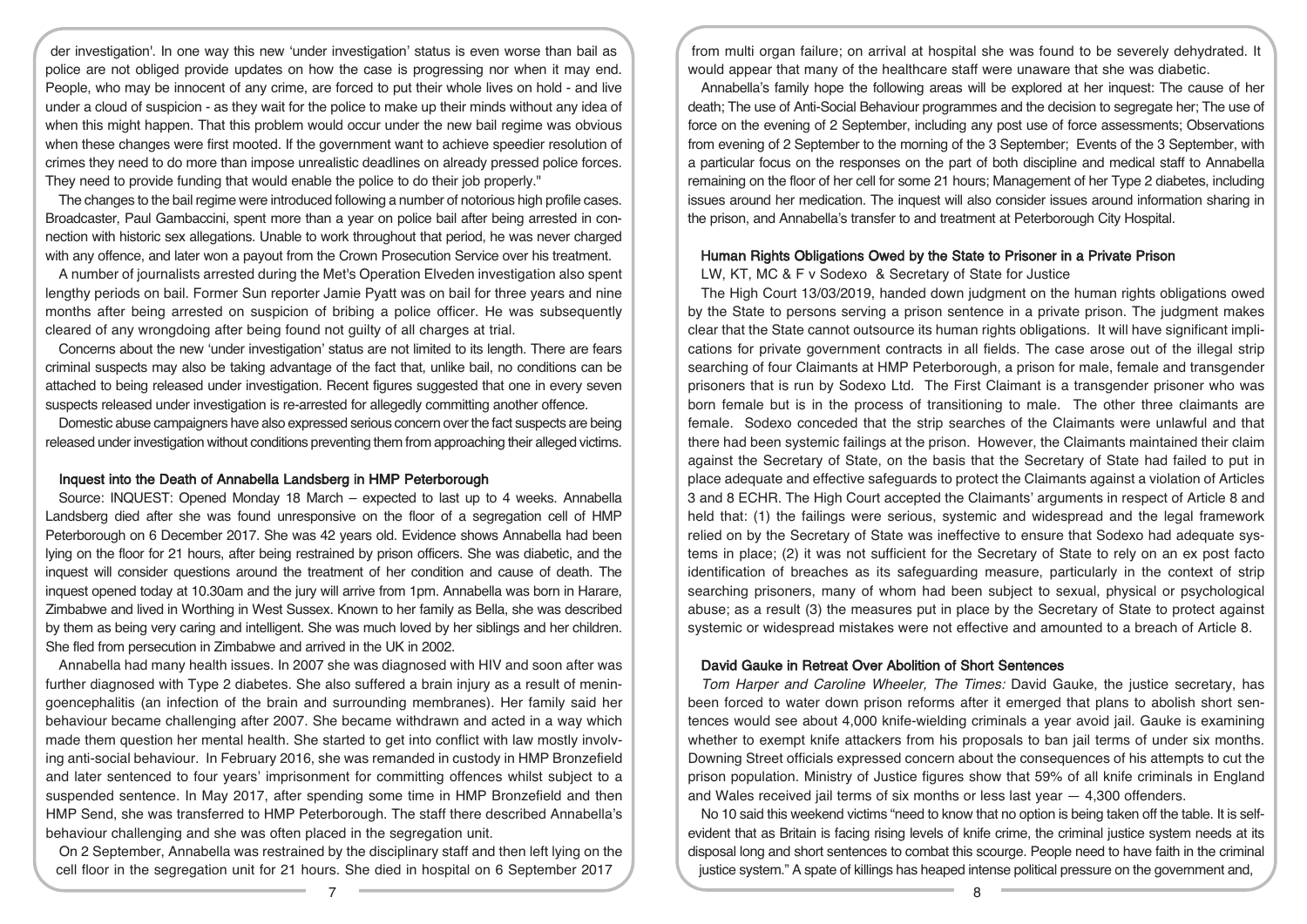in particular, Theresa May, who oversaw 20% cuts to police budgets when she was home secretary. She faced criticism last week when she denied a direct link between soaring violent crime and the loss of more than 20,000 police officers since 2010. Sajid Javid, the home secretary, later called for more police funds to tackle knife crime. The number of fatal stabbings is at its highest annual level since records began in 1946. Police have described it as a "national emergency". The number of suspended sentences for criminals who threatened victims with knives has rocketed by more than 900% in the past five years.

Richard Garside, director of the Centre for Crime and Justice Studies, said: "Over the past decade, sentences have already got a lot tougher. Those calling for even tougher sentences need to explain why they think this will work."

### Hijab Protest Lawyer Gets 33 Years After Secret Trial

Law Gazette: New details have emerged of a secret trial in which a prominent Iranian human rights lawyer was sentenced to 33 years in prison and 148 lashes. Nasrin Sotoudeh, who is already serving a five-year sentence, was informed earlier this month of a court ruling issued after a one-day hearing in December, the League for the Defence of Human Rights in Iran said. Sotoudeh has been held in Tehran's Evin prison since June last year after agreeing to defend women charged with removing their hijab head-coverings in public. According to rights campaigners, Sotoudeh has been found guilty on seven charges: 'gathering and collusion against national security'; 'spreading propaganda against the system'; 'effective membership of illegal and anti-security splinter groups'; 'encouraging people to commit corruption and prostitution, and providing the means for it'; 'appearing without the sharia-sanctioned hijab at the premises of the magistrate's office'; 'disrupting public order and calm'; and 'spreading falsehoods with intent to disturb the public opinion'. The indictment includes charges that Sotoudeh 'removed her hijab during family visits in Evin prison'; 'was a prominent, active and organised member of Defenders of Human Rights Centre'; 'received €50,000 [disguised as the] Sakharov prize for her subversive actions'; and 'was involved in a call for a referendum'. Judge Mohammad Moqisseh sentenced Sotoudeh to the maximum on every charge, adding up to 29 years. The judge then added four more years under a provision covering multiple offenders. Sotoudeh was unrepresented in court. She has 20 days to appeal the ruling. The sentence attracted widespread condemnation. Amnesty International described Sotoudeh's treatment as an 'outrageous injustice'. The Paris bar last week unanimously elected her an honorary member.

## R (Youngsam) v The Parole Board [2018] EWCA Civ 229.

The case concerned a prisoner serving a determinate sentence who had been released on licence but then recalled to prison. He complained that there had been a delay in convening a Parole Board hearing concerning his detention, and that this breached his rights under article 5(4) of the European Convention on Human Rights (ECHR).

The principal issue on appeal was whether article 5(4) of the ECHR applies at all to recalled determinate sentence prisoners. This in turn raised the question of what was the ratio decidendi of the Supreme Court's decision in Whiston v Secretary of State for Justice [2015] AC 176. In a judgment backed by the majority in Whiston, Lord Neuberger had opined that article 5(4) did not apply at all to this class of prisoners (save perhaps in unusual circumstances). But in a partly dissenting judgment, Baroness Hale had stated that – since the case could and should be determined on a narrower basis – the majority's remarks to that effect were obiter dicta.

The Court of Appeal unanimously held that the majority's view in Whiston about the scope of article 5(4) formed part of the binding ratio in that case and therefore had to be followed by all lower courts. Nicola Davies LJ gave the lead judgment, explaining that Lord Neuberger had expressed this view after carefully analysing the previous case law, and had stated that he wished to "confront squarely" and "grasp the nettle" regarding the difficulties in those cases. Since this analysis clearly formed a core part of the reasons treated by the Supreme Court as necessary for its decision, it formed part of the ratio and should be followed. It was important to recognise that Baroness Hale's remarks had themselves been obiter. Further, the Supreme Court had subsequently affirmed and applied the majority's reasoning in Whiston in Brown v Parole Board for Scotland [2018] 1 AC 1. Haddon-Cave LJ agreed.

Leggatt LJ concurred, but took the opportunity to discuss and consider a range of judicial and academic statements about the doctrine of precedent, and what parts of a decision are to be treated as part of its ratio. His insightful analysis emphasised the importance of the reasoning given in the precedent case in identifying its ratio. But he concluded that, in cases where there was room for argument, finding the ratio involved a multi-factorial assessment that took account of the "wider legal context". This process admitted of a degree of "flexibility", making it "impossible" to provide a simple definition or test for what constitutes the ratio, of the kind some academics had proposed. However, he sought to give guidance on the kinds of factors that could be relevant in discerning between ratio and obiter in precedent cases.

## 'Crisis Management and Firefighting': Court Workers Speak Out About Closures

Justice Gap: Four out of five court workers felt that the court reform programme would have a detrimental impact and two thirds believed that court users would receive a worse service, according to a survey of court staff by the Public and Commercial Service Union (PSU). The results of the research were revealed at a meeting called by Justice Alliance and Transform Justice, in response to a new House of Commons' Justice Committee inquiry into the implications of the £1.1 billion programme of reforms underway in our courts.

A PSU representative, who did not want to be identified because she was also a court service worker, argued that the reforms were driven by the target 40% Ministry of Justice budget reduction in the ten years ending 2020, 'rather than any genuine desire to improve access to justice or service'. Life in the courts was one of 'workarounds, crisis management and firefighting', she said. A survey of the union's members last year fund that only 21% thought that where changes were being made within HMCTS they were for the better, and only 33% agreed that reform will mean people using the service will receive a better service. The PSU member described the court service's engagement with its members regarding court reform has been 'at best poor and at worst non-existent'.

The programme of reforms, which started in 2014 under the then Justice Secretary Chris Grayling, and has since expanded, aims to create services that are digital by default and design, including digitising paper-based services, moving cases online, introducing virtual hearings, and centralising customer services. It also involves court closures. According to the PSU, by March 2023, the HM Courts and Tribunal Service (HMCTS) aims to employ 6,500 fewer full-time equivalent staff, spend £2.4 million less on physical courtrooms and reduce annual spending by £265 million.

Campaigners were concerned that the court reform being rolled without proper research and data into the impact of the reform on access to justice. There was 'tons' of user research that was not in the public domain, said Penelope Gibbs, founder of Transform Justice, and there had been no public consultations on 'swathes' of the programme so far and 'very little' parliamentary scrutiny.

Rhona Friedman, a criminal defence solicitor and co-founder of the Justice Alliance, said that